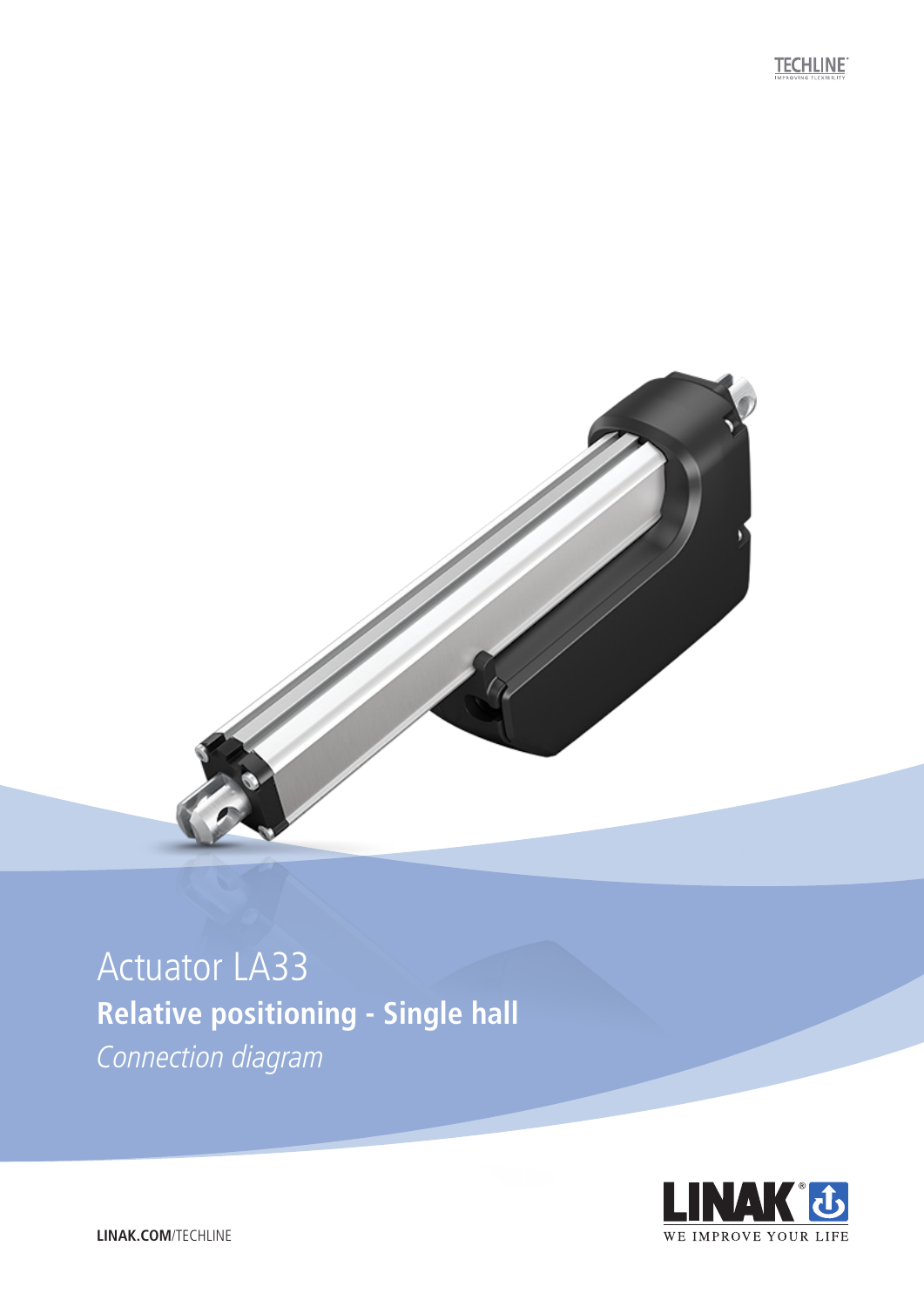# Connection diagram

### 33XXXXXXXX0KXXXX=XXXX0XXXXXXXX





**2**

**1**

**2**

**4**

**1**



**AMP**  Standard signal cabel



**DEUTSCH**  Standard signal cabel

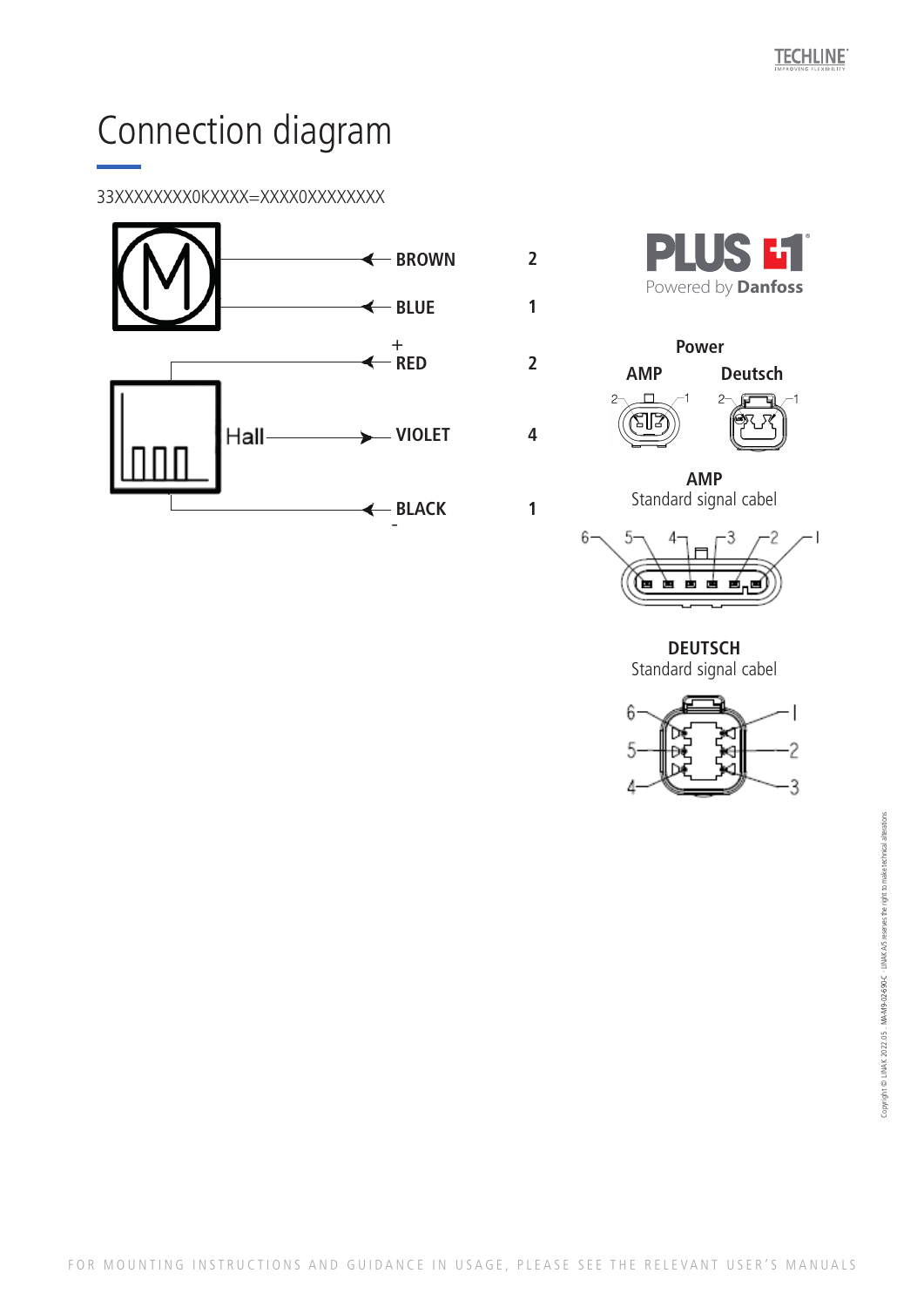### I/O Specifications  $R \cap \mathcal{L} = \{S_1, \ldots, S_n\}$

| Input/Output | Specification                                                                                                                                                                                                                                                                                                                                    | <b>Comments</b>                                                                                                                                                                                                                    |
|--------------|--------------------------------------------------------------------------------------------------------------------------------------------------------------------------------------------------------------------------------------------------------------------------------------------------------------------------------------------------|------------------------------------------------------------------------------------------------------------------------------------------------------------------------------------------------------------------------------------|
| Description  | The actuator can be equipped with Single hall that<br>gives a relative<br>positioning feedback signal when the actuator moves.                                                                                                                                                                                                                   | Hall                                                                                                                                                                                                                               |
| <b>Brown</b> | 12 or 24 VDC $(+/-)$<br>$12 V \pm 20 \%$<br>$24V \pm 10 \%$<br>Under normal conditions:                                                                                                                                                                                                                                                          | To extend actuator:<br>Connect Brown to positive<br>To retract actuator:<br>Connect Brown to negative                                                                                                                              |
| Blue         | 12 V, max. 13 A depending on load<br>24 V, max. 9 A depending on load                                                                                                                                                                                                                                                                            | To extend actuator:<br>Connect Blue to negative<br>To retract actuator:<br>Connect Blue to positive                                                                                                                                |
| Red          | Signal power supply $(+)$ 12-24 VDC                                                                                                                                                                                                                                                                                                              | Current consumption:<br>Max. 40 mA, also when the                                                                                                                                                                                  |
| <b>Black</b> | Signal power supply GND (-)                                                                                                                                                                                                                                                                                                                      | actuator is not running                                                                                                                                                                                                            |
| Green        | Not to be connected                                                                                                                                                                                                                                                                                                                              |                                                                                                                                                                                                                                    |
| Yellow       | Not to be connected                                                                                                                                                                                                                                                                                                                              |                                                                                                                                                                                                                                    |
| Violet       | Single Hall output (PNP)<br>Movement per Single Hall pulse:<br>33090: Actuator = $0.3$ mm per count<br>33150: Actuator = $0.5$ mm per count<br>33200: Actuator = $1.1$ mm per count<br>Frequency:<br>Frequency is up to 125 Hz on Single Hall output<br>depending on load and spindle.<br>Overvoltage on the motor can result in shorter pulses. | Output voltage min. V <sub>IN</sub> - 2 V<br>Max. current output: 12 mA<br>Max. 680 nF<br>N.B. For more precise<br>measurements, please contact<br>LINAK A/S.<br>Low frequency with a high load.<br>Higher frequency with no load. |
|              | Single hall output:<br>Input:<br>Hall A<br>Micro -<br>Processor<br>Hall B                                                                                                                                                                                                                                                                        |                                                                                                                                                                                                                                    |
| White        | Not to be connected                                                                                                                                                                                                                                                                                                                              |                                                                                                                                                                                                                                    |